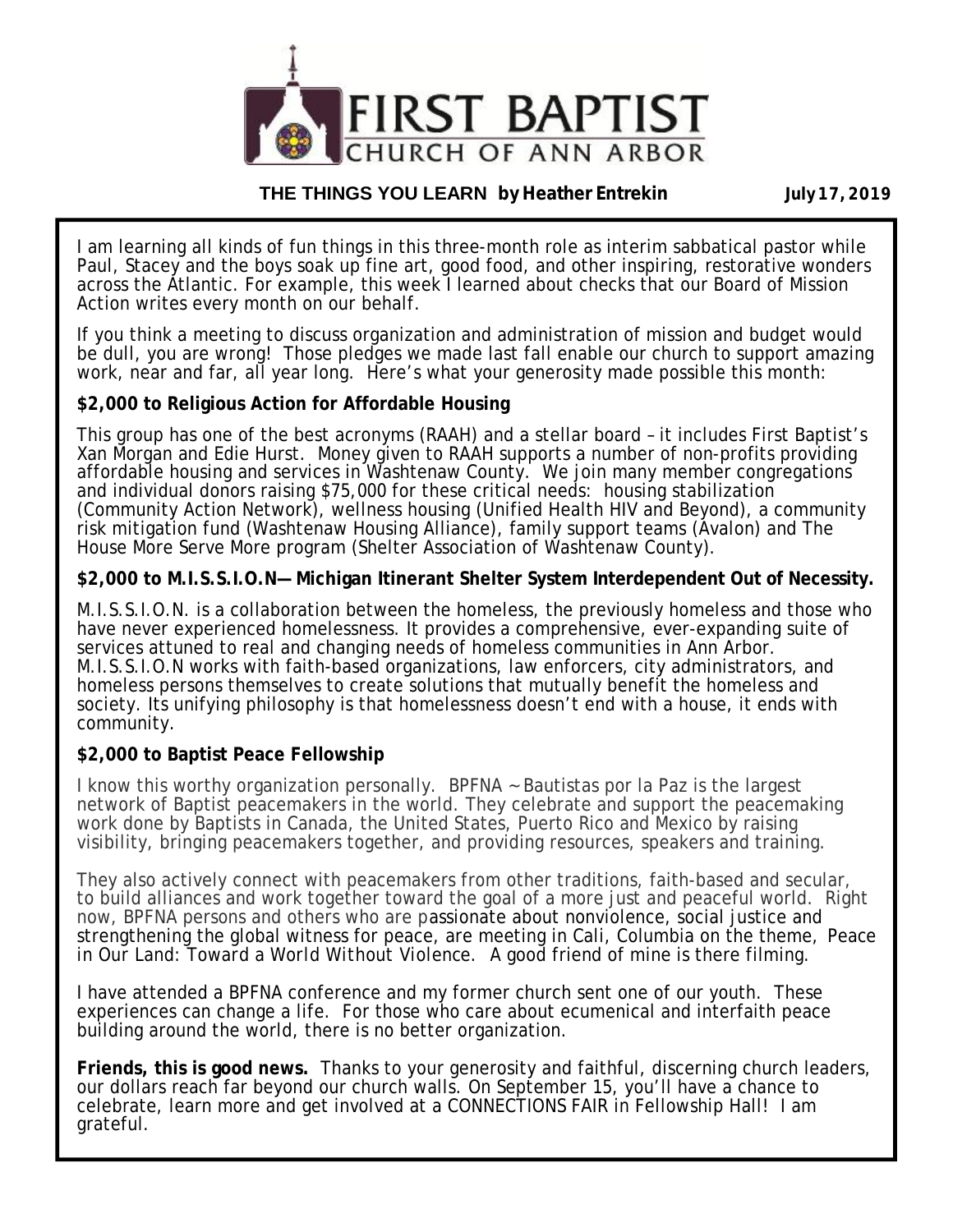### **Children's Christian Education**

Children and Youth are an important part of our life together at First Baptist Church. All children are welcome in worship. If you are visiting and would like more information about our ministry with kids and youth, please connect with our Director of Children's Ministry, Xan Morgan ([xan@fbca2.org\)](mailto:xan@fbca2.org).

Our Kids4Kids Lemonade Stand raised \$523.00 to support the work of Immigrant Families Together! IFT works to reunite immigrant families by paying bonds, providing transportation and much more. Thank you for your generosity.

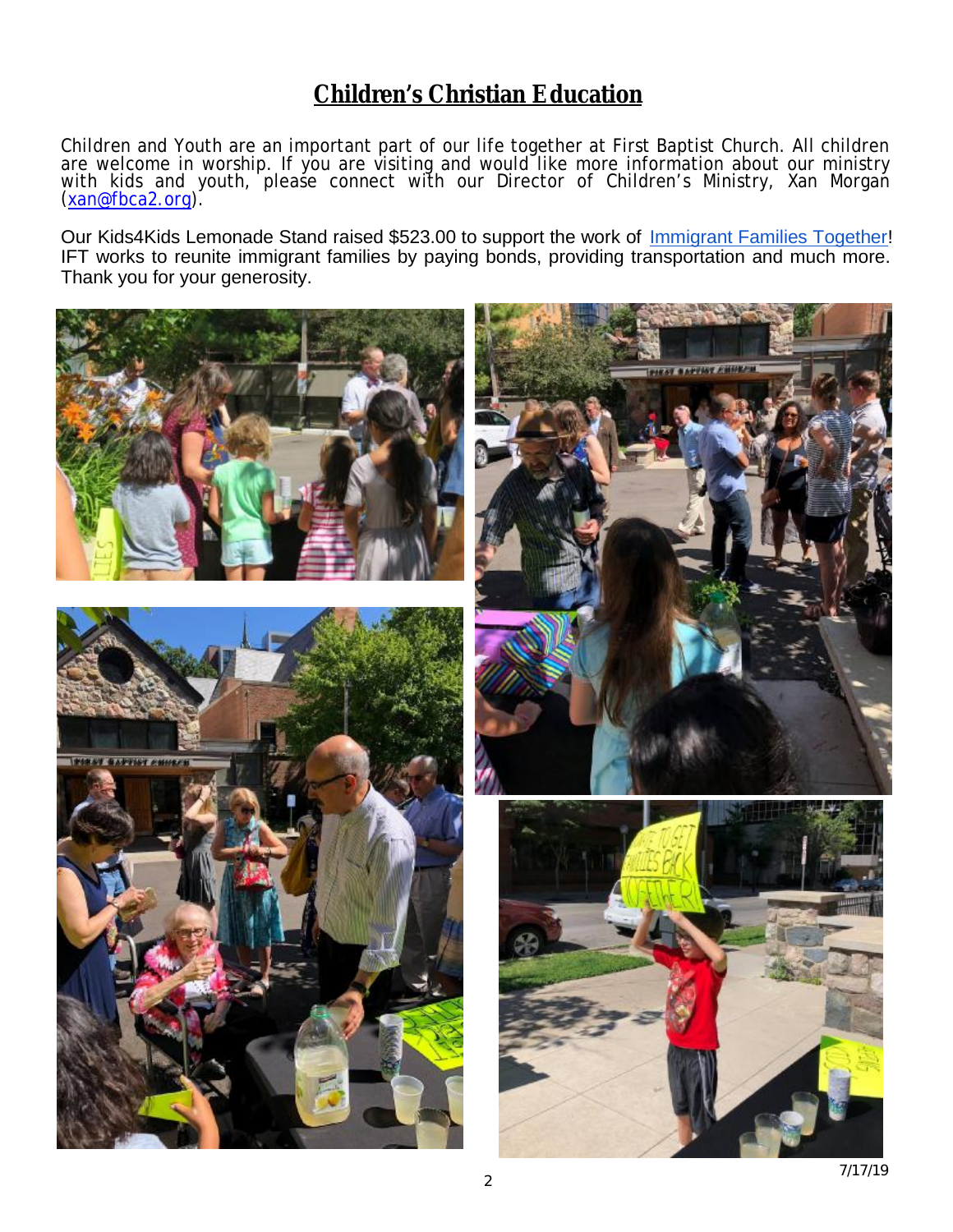

**Our next YOUTH GROUP MOVIE NIGHT is July 26th!** Mark your calendars for Friday, July 26th from 7:00-10:30 pm. Join us for this fun night of pizza, a movie and hanging out. Please let Xan Morgan ([xan@fbca2.org](mailto:xan@fbca2.org)) know if your teen is able to attend.

#### *FBC e-Connection and Newsletter Email Distribution*

From time to time, we hear from folks that they didn't get word of various events. Here is a quick summary of how to get your email added to one or both of the distribution lists…

The church office sends out two communications electronically:

- **FBC e-Connections** are sent out with important news about immediate happenings at the church and the concerns of church members, such as prayer requests, birth and death announcements.
- **FBC Newsletter** for distribution of the twice-monthly church newsletter for those who want to receive it electronically (it helps save on paper and postage, besides arriving at your computer on date of publication!)

If you aren't currently subscribed to either list and wish to be, please email the church office at [office@fbca2.org](mailto:office@fbca2.org) and we will send out an invitation to subscribe to either or both lists. When you get the email invitation, click on the link to finish the subscription process. *In order to prevent complaints about spam, the distribution program doesn't allow us to simply add an email address to the list.*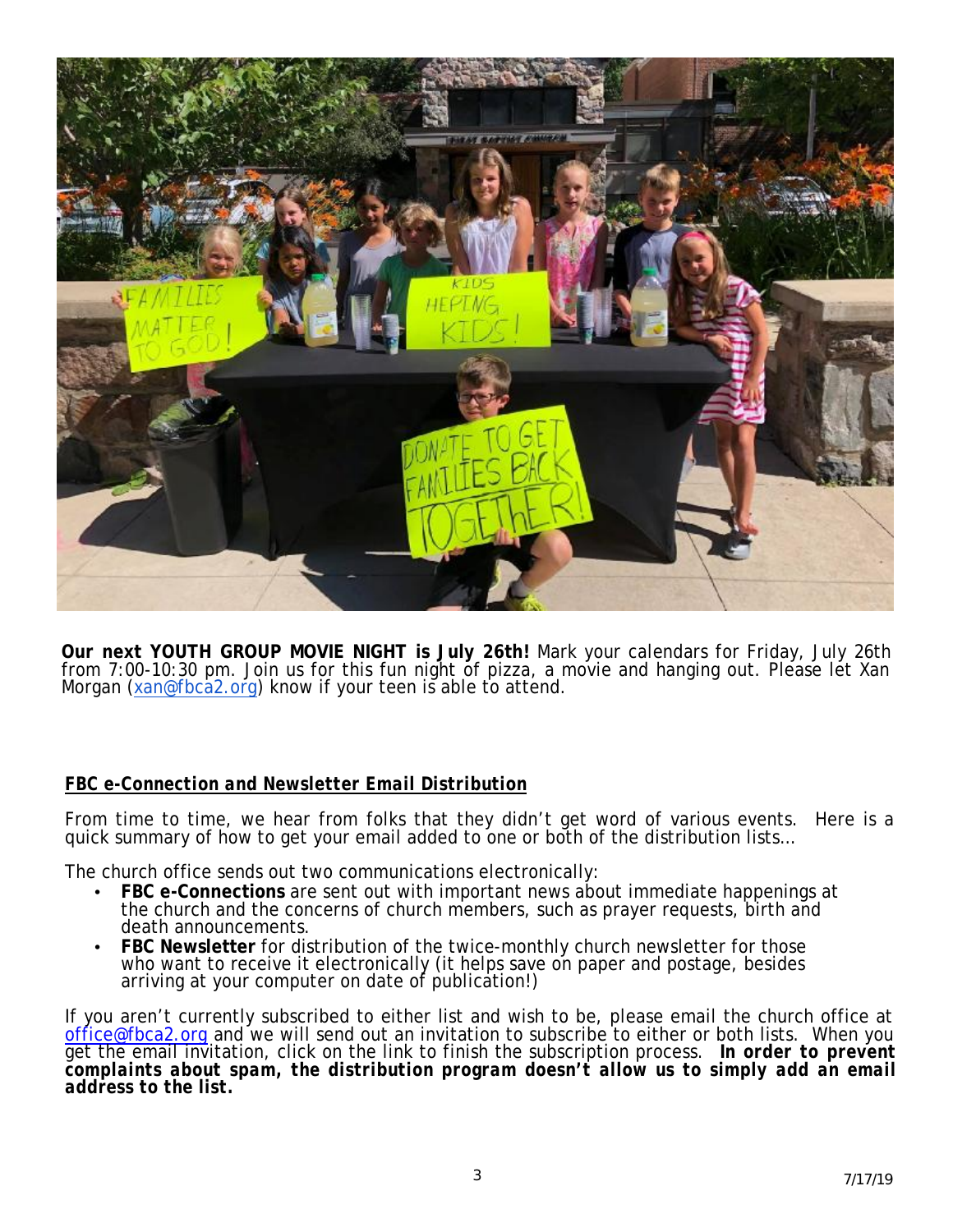## *FBC News & Happenings*

#### *Thank you for Loucks Scholarship!*

"Hello, this is Ricky. I want to thank you for the scholarship. I look forward to attending WCC in the Fall and this will help me very much in achieving my goals in the future. Thank you again."

#### *The University of Michigan Faculty Women's Club Painting Section Art Show*

Our own Marilyn Marsh has artwork on display as part of this exhibit at the Malletts Creek Library. The exhibit will run until July 27.

#### **Habitat for Humanity – Good News Houses 2019**

Dates have been set for our Saturday workday with Habitat for Humanity. The congregational work date is set for Saturday August 3, starting at 8:30 AM and ending at 3:00PM. Those members with flexible weekday schedules check with Good News House website or the Huron Valley H4H website to schedule a time to volunteer. The Good News House for 2019 is to be a renovation of a 1950's ranch house in Ypsilanti. The house is at 2716 Woodruff Lane. We will also need lunches on this date.

First Baptist supports H4H through Mission Action contributions and you can personally support with financial contributions made to FBC with Good News House on the memo line. Please contact Scott Diels at 734-649-2787(Cell) or [hscottdiels@att.net](mailto:hscottdiels@att.net) if you are able to participate.

Good News House [www.goodnewshouse.org](http://www.goodnewshouse.org) Huron Valley Habitat for Humanity [www.huronvalley@h4h.org](http://www.huronvalley@h4h.org)

#### *Backpack and School Supplies*

Once again, we have are providing twenty backpacks for the children and youth serviced by Community Action Network and living at Hikone. Please choose a tag at the table near the Information Counter and sign your name next to the tag's number on the master list. Take the tag home, fill the backpack with age appropriate school supplies (lists available), attach the tag and return it to church by **August 11**.

You don't have to fill a whole backpack - donations of **any** school supplies are appreciated. You may also choose to donate financially. We can buy and fill a middle school or high school backpack for \$65 and an elementary one for \$40 (please make check out to Sue Ellen Glover). If we have extra supplies after filling the backpacks, we donate these to the Education Project for Homeless Youth through the Washtenaw Intermediate School District. Thank you for your participation in this ministry!



#### *FBC Parking & AirGarage*

We continue to roll out the new arrangement with AirGarage for managing our parking lot. If you have any questions or need help getting your car registered, please call or email the church office [\(office@fbca2.org](mailto:(office@fbca2.org) or 734-663-9376)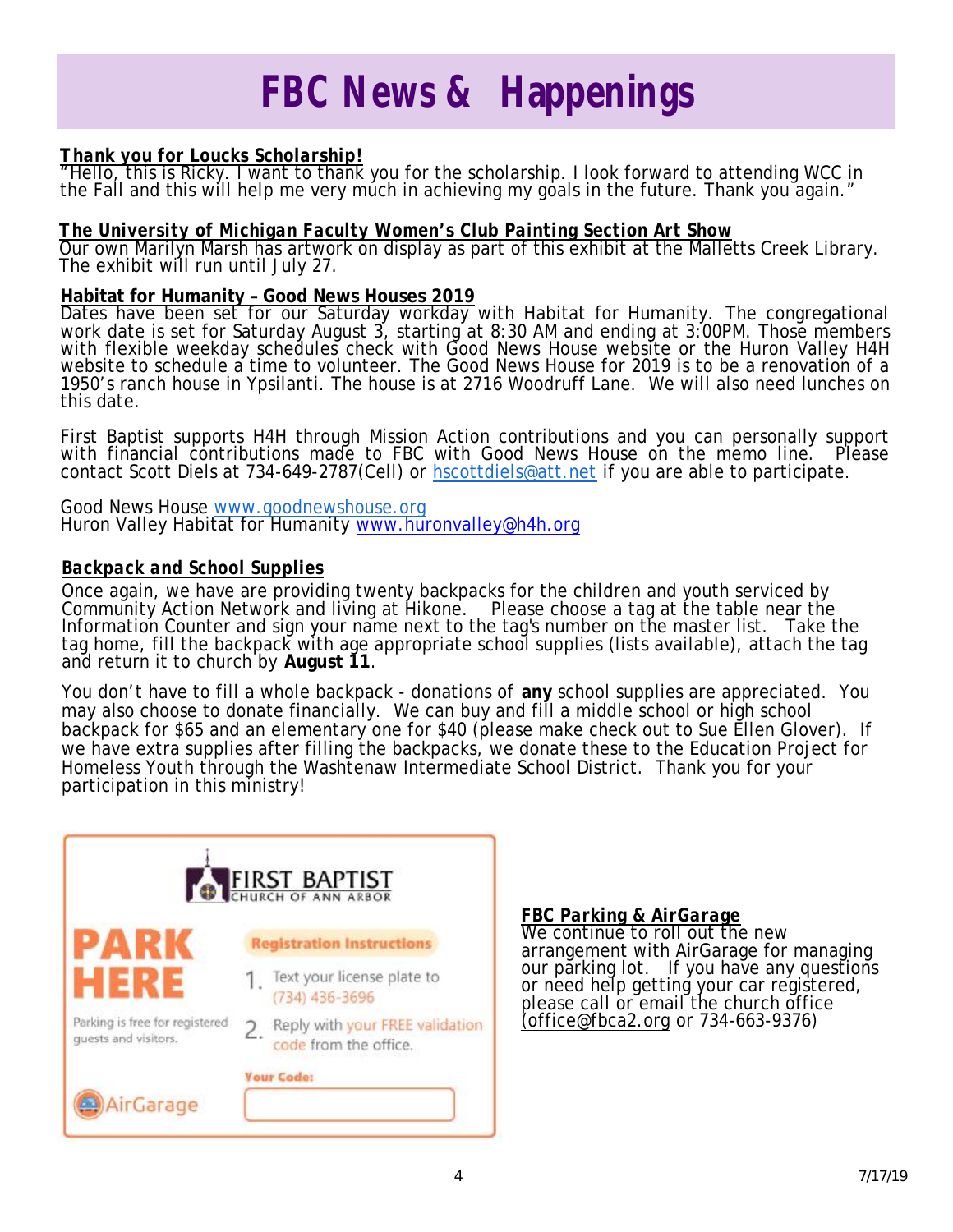#### *We are very sad to report the death of Helen Louise Bowser*

Helen Louise Sheppard Bowser, born, May 29, 1937, in Roanoke, VA, reached the end of her life peacefully after a long and difficult illness on July 10, 2019, surrounded by her family.

Helen Louise (also known as HL) graduated from Stephens College with an AA, and then from the University of Missouri with a BA. After college she graduated in 1962 with a BD from Colgate Rochester Divinity School. Despite some institutional resistance, she went on to become an ordained American Baptist Minister in 1975. In the mid-1970s, she worked for LEADS, a poverty program for Licking County, Ohio, and then as a Minister of Education at the Methodist Church in Kenmore, New York. Later, she was the Associate Executive Minister at American Baptist Churches of Rhode Island from 1981 to 1994. During this time she served as an interim pastor at several churches in Rhode Island. Later, she served as co-interim pastor with her husband Richard at North Shore Baptist Church in Chicago and at Seattle First Baptist in



Seattle. Throughout her career she was a mentor to many young women, and her example was an inspiration to many more.

HL loved new experiences. Travel was one of her favorites, especially if she got to ride on back roads and through the countryside and small towns. She appreciated nature and all its variety and could identify a tree with or without leaves from the car window. Her marriage to Richard was the foundation upon which their family was built. Beyond family, she touched the lives of friends, colleagues, and members of congregations she served. She thought deeply about life. Her theology was heavily influenced by the teachings of Roger Williams and his passion for religious freedom.

Helen Louise is survived by her husband of nearly 60 years, Richard A. Bowser; three daughters: Helen "Louise" Bowser Schmaltz (Tad M. Schmaltz), Alice S. Bowser, and Adrian E. Bowser Renning (Paul S. Renning); five grandchildren: Johanna E. Schmaltz, Samuel A. Schmaltz, Michael W. Renning, David A. Renning, and Zachary L. Renning. She is also survived by her siblings, Marjorie Sheppard Edwards, Lee Sheppard, Jr., and Carolyn Sheppard Greenlaw, as well as numerous nieces and nephews.

A memorial service will be held at the First Baptist Church of Ann Arbor on Saturday, July 27, at 11:00 a.m. In lieu of flowers, donations may be made to the First Baptist Church (517 East Washington Street, Ann Arbor, MI 48104), to be used for the Roger Williams Fund, which supports religious freedom.

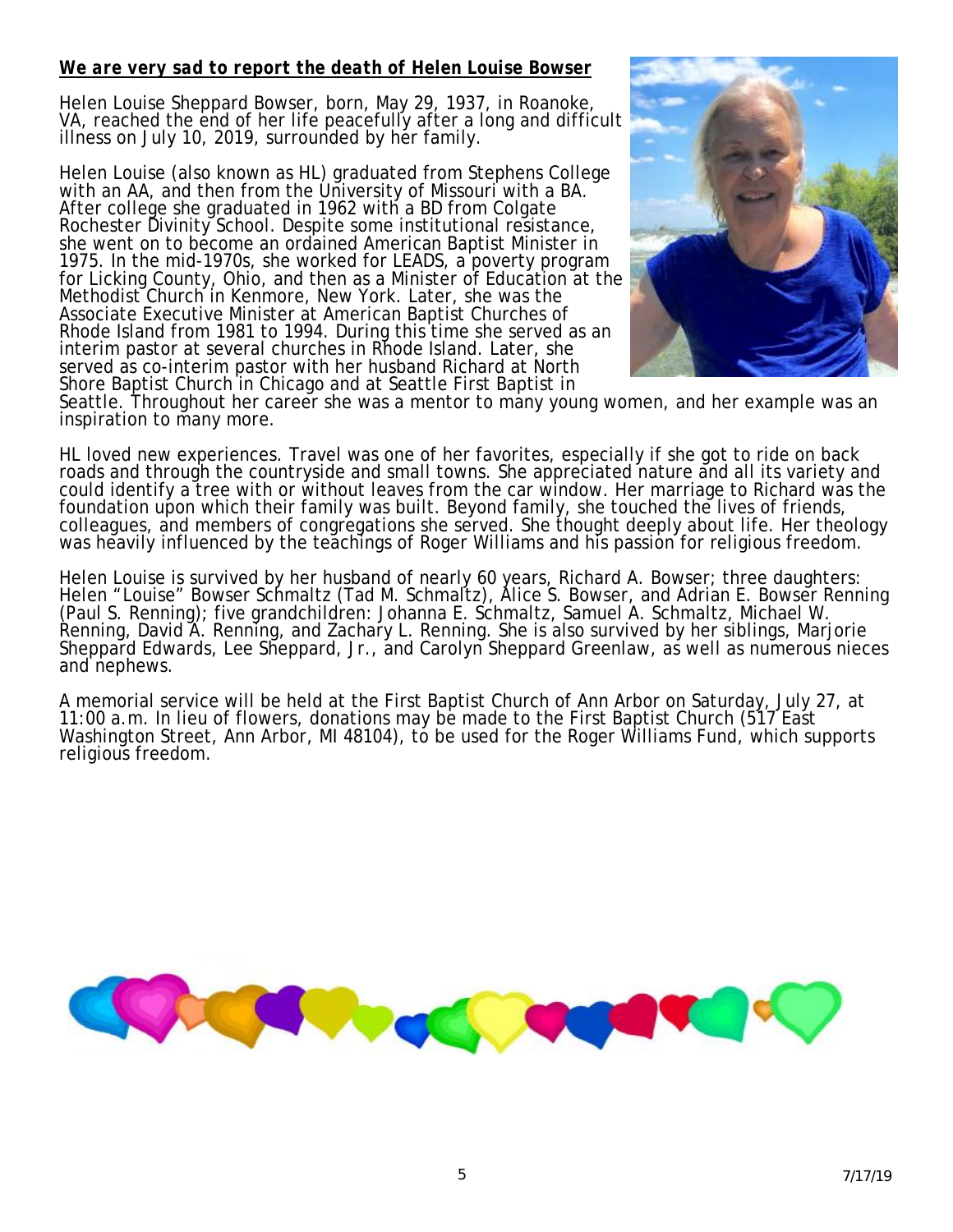

#### *Informal Summer Sunday Group: Art and Life*

You are welcome to join a small group Sunday mornings to talk about a book on our pastors' sabbatical reading list: *Artist's Rule: Nurturing Your Creative Soul with Monastic Wisdom.* After Fellowship Time, we are gathering in the lounge across the hall. Bring your coffee, the book, and interest in exploring how creativity and spirituality lead toward abundant life! (And because this group is relaxed and informal, books are optional.) There will also be space for talk about the morning's There will also be space for talk about the morning's sermon and other subjects of deep interest.

Poems by some of the participants are the result of contemplating this scripture Larry Bates read to us as we sat in meditation.

Jeremiah 6:16: "Thus says the Lord:

stand at the crossroads and look, and ask for the ancient paths: where the good way lies; and walk in it, and find rest for your souls."

Know what is inside Know what is outside Life, you can do it right.

- Scott Diels

*Nothing More* by Sandra Deline

The breath of God fills the aching cavities of my soul. Refreshing peace with every breath Rejoice! I have found the way of centuries Everything I need. Nothing more.

*Beholding* by Sandy Bouma Standing, still Looking to begin again Today as every day. What will you have me see? Together we walk Discovering with shared eyes something new, good and ancient: Beauty that saves us.

*"the monk and the ar st"* by David Hurst Standing at a crossroad.... .....attentive..... What am I looking for? Smoothness of path or pave-ment? Pebbles, sand, least used? Robert Frost reduced it to "two ways". A Psalm writer put in terms of prayer for God's leading him in "the right way". What am I looking for?

*Follow us on Facebook*! If you aren't already a fan of FBCA2 on Facebook, come on over and "Like" our page: facebook.com/fbca2. We post regular updates there about what's going on around here, along with the occasional devotional thought. You can post on our wall as well. If you are already a fan, did you know that you can



easily share certain FBCA2 posts with your own Facebook friends? Events and links that can be shared will have a "Share" button (in addition to the usual "Like" and "Comment" buttons). Click "share" and the event or link will show up on your own Facebook page for all your friends to see. It's a great way to get the word out about special happenings at our church.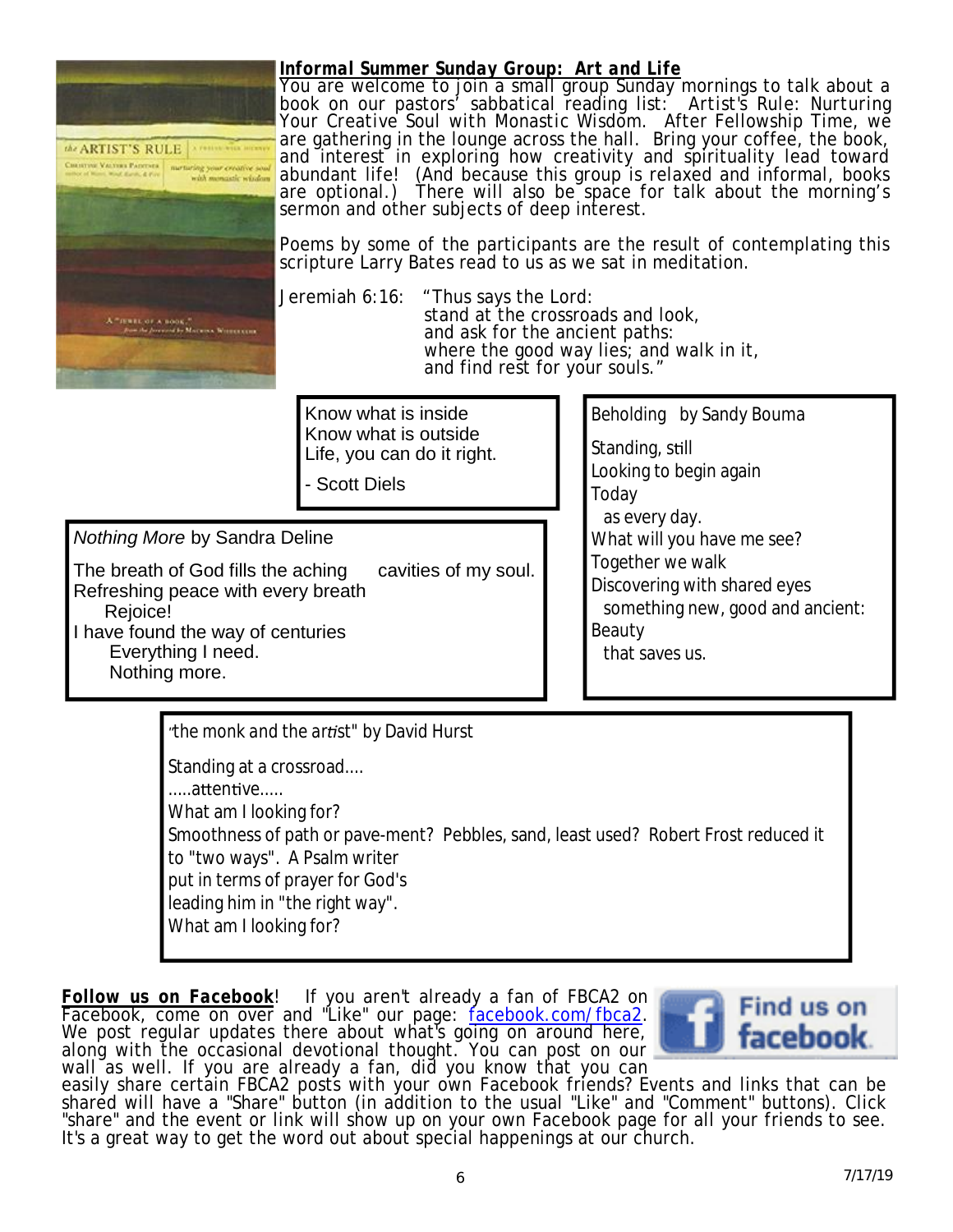#### *Hope Clinic Summer Food Drive*

#### **WE DO LUNCH!**

Good News! So far in July we have collected 116 lunch foods for Hope Clinic including 34 cans of tuna and 29 jars of "nut" butters! Let's keep it going to stock pantry shelves for neighbor families needing summer food help. Here are the needs:

- ◊ Canned meat tuna and chicken
- ◊ Peanut butter and other nut and
- seed butters ◊ Jelly and jam
- ◊ Spices and spice blends (low
- ◊ sodium)
- ◊ Mustard, ketchup, mayo
- ◊ Salad dressings
- ◊ Dried fruits prunes, raisins, apricots

For Amazon shoppers, here is a link to the Hope Clinic Wish List.

<https://www.amazon.com/registry/> wishlist/IJNWC729PCQC/ f=cm\_sw\_r\_cp\_ep\_ws\_.qwIBbPHX5TGR

Note: Hope Clinic does not need the "commercial" size cans or containers of food, but can use all other sizes.

As usual, you may leave donations at the table near the Washington Street entrance on Sunday or during the week in the office.

Let's Do Lunch for Hope Clinic! **Join with Hope Clinic and area** churches as we feed the hungry in our community laven of Help + Healing

June-JULY-August

If you are wondering why a *summer* food drive, it's because donations typically decrease between June and September when food pressures increase for families with children who are out of school. At Hope Clinic, summer donations are especially helpful.

Thank you, generous First Baptist Church.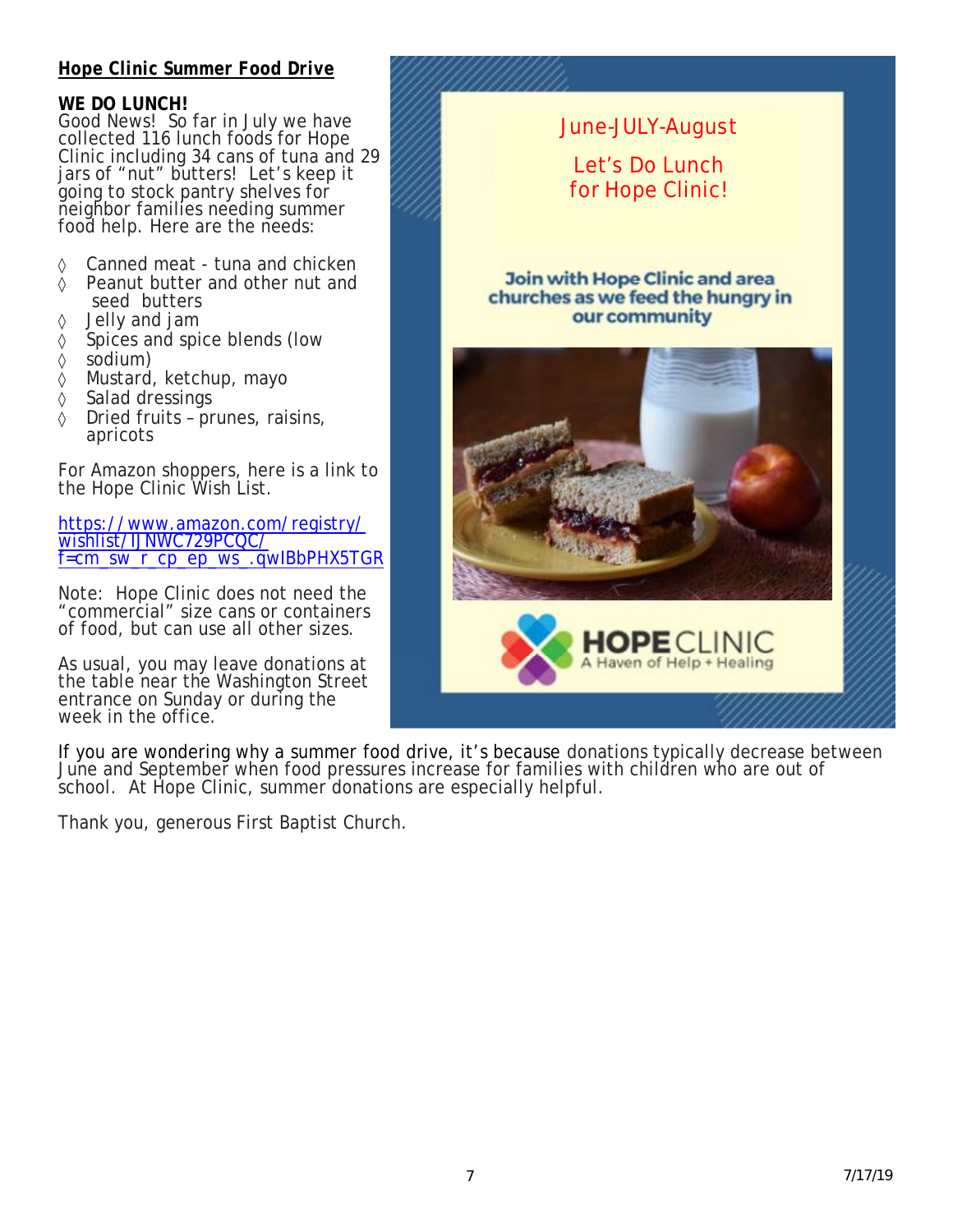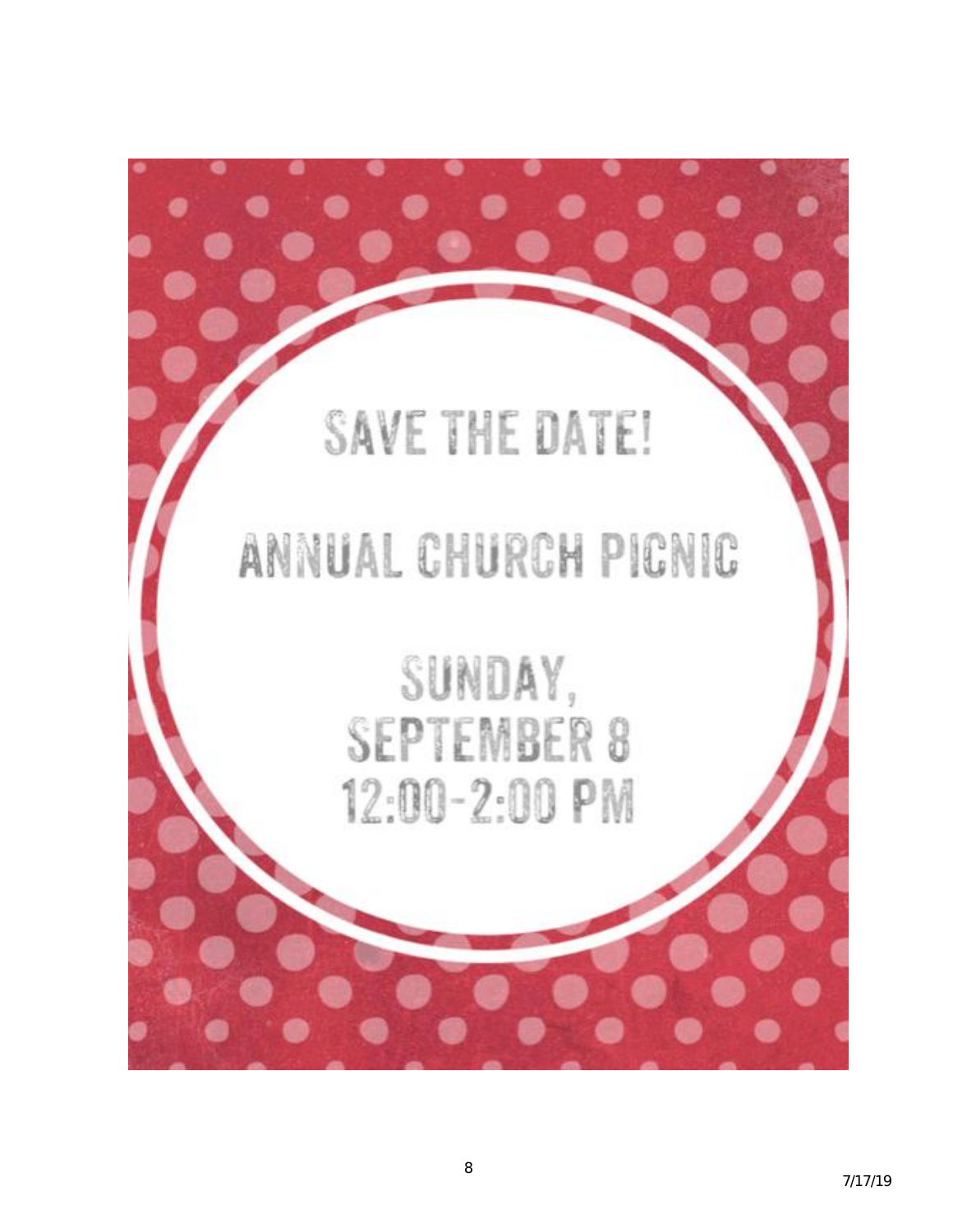# August 2019

| Sun                                                                                              | Mon                         | Tue                         | Wed               | Thu     | Fri                          | Sat |
|--------------------------------------------------------------------------------------------------|-----------------------------|-----------------------------|-------------------|---------|------------------------------|-----|
|                                                                                                  |                             |                             |                   | 1       | $\overline{2}$               | 3   |
| $\overline{4}$                                                                                   | 5                           | $\boldsymbol{6}$            | $\overline{7}$    | $\,8\,$ | 9                            | 10  |
| 10:00 Worship<br>11:30 Art & Life                                                                |                             |                             |                   |         |                              |     |
|                                                                                                  |                             | 5:30 Vespers                |                   |         |                              |     |
|                                                                                                  |                             |                             |                   |         |                              |     |
| 11                                                                                               | 12                          | 13                          | 14 * newsletter * | 15      | 16                           | 17  |
| 10:00 Worship<br>11:00 Lemonade<br>On the Lawn<br>11:30 Art & Life                               |                             | 1:00 Mission<br>Action      |                   |         |                              |     |
|                                                                                                  |                             | 5:30 Vespers                |                   |         |                              |     |
| 18                                                                                               | 19                          | 20                          | 21                | 22      | 23                           | 24  |
| 10:00 Worship<br>11:30 Art & Life                                                                |                             |                             |                   |         |                              |     |
| 11:30 AMOS<br>Partner Mtg                                                                        |                             | 5:30 Christian<br>Education |                   |         |                              |     |
|                                                                                                  | 7:00 Racial<br>Justice Grp. | 5:30 Vespers                |                   |         |                              |     |
| 25                                                                                               | 26                          | 27                          | 28                | 29      | 30                           | 31  |
| 10:00 Worship<br>11:00 Lemonade<br>On the Lawn<br>11:30 Art & Life<br>12:30 Youth at<br>Zap Zone |                             | 5:30 Vespers                |                   |         | 6:00 Youth End-<br>Of-Summer |     |
|                                                                                                  |                             |                             |                   |         | Party                        |     |